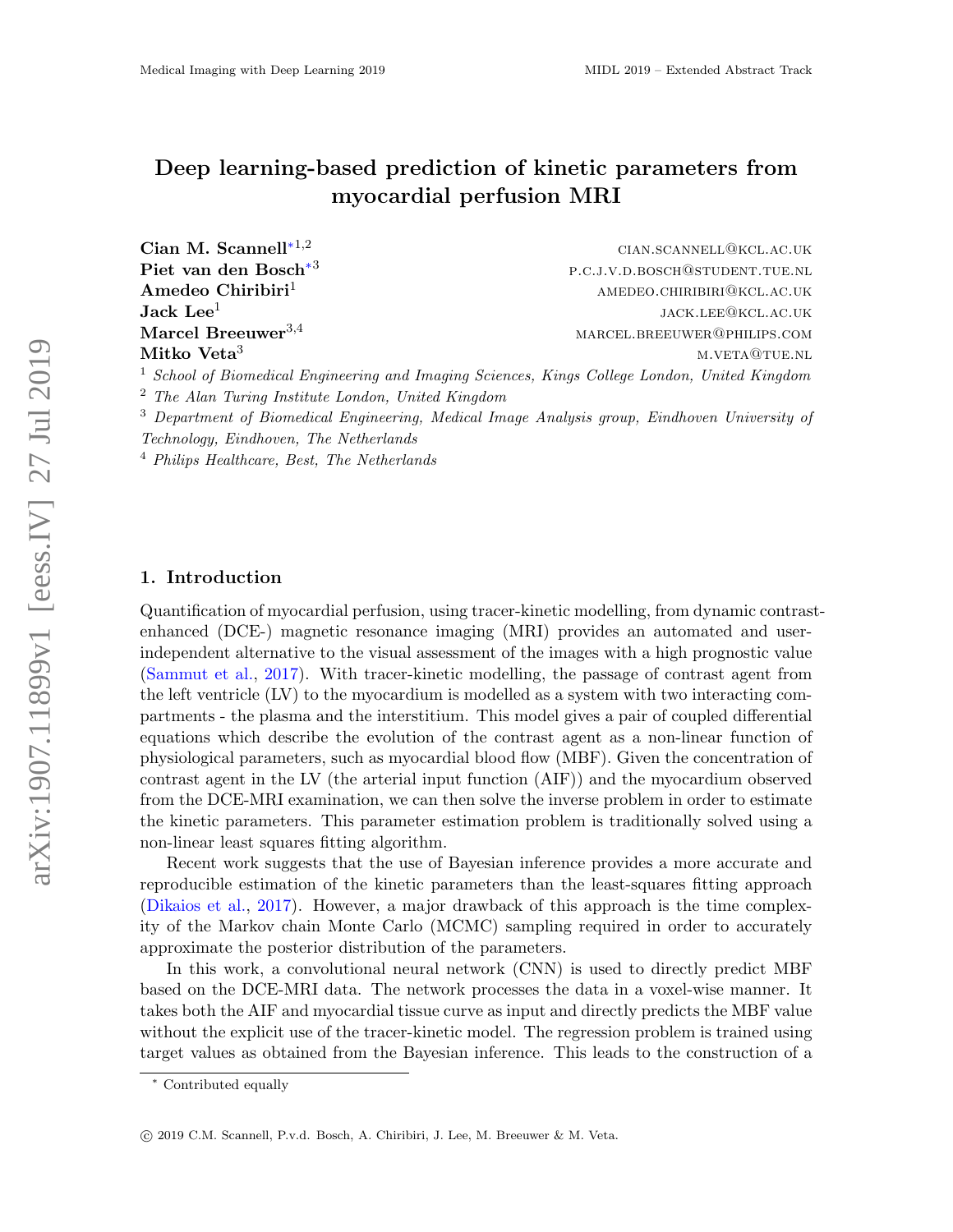model with similar performance to the Bayesian inference but with reduced computation cost.

## 2. Methods

The dataset consisted of nine patients (five healthy, four diseased), giving 27893 distinct myocardial voxels. The target MBF values were computed using a previously developed Bayesian inference scheme [\(Scannell et al.,](#page-3-2) [2019a\)](#page-3-2). The network architecture used in this work is based on that of Ho et al. [\(Ho et al.,](#page-3-3) [2016\)](#page-3-3). The input to the network for a given voxel is the AIF and the three-by-three neighbourhood of motion compensated tissue curves centred at the voxel of interest [\(Scannell et al.,](#page-3-4) [2019b\)](#page-3-4). The neighbourhood of tissue curves is used as a spatial regularisation to enforce the spatial smoothness of the predicted MBF maps. The nine curves are processed as nine input feature channels. The AIF and tissue curves are initially processed separately, using convolutional layers, in two distinct branches of the network. This acts as a feature extractor on the curves. These features are then concatenated and used as the input to a series of fully-connected layers which leads to a prediction of MBF (Figure  $1(a)$  $1(a)$ ).

Both branches of the network separately consist of a series of convolutional layers, each followed by a max pooling layer. Every trainable layer was followed by a ReLU activation. The model used the Adam optimisation algorithm with initial learning rate of 0.0005 which optimised the mean squared error (MSE) between the predicted and target MBF values. Early stopping was employed with a patience of 40 epochs.

Due to the small number of patient datasets available, cross-validation was used to evaluate the performance of the model. The nine patient datasets were randomly divided into five training sets, two validation sets, and two test sets in 10 different ways. This was done randomly with the constraint that each patient appears in the test set at least once and the average of the test performance on each of the 10 test sets is reported. The diagnostic accuracy was assessed through a blinded comparison of the clinical interpretation of the MR images and the clinical interpretation of, solely, the MBF maps.

#### 3. Results

The median MBF value (25th percentile, 75th percentile) obtained from the Bayesian inference was  $2.35$  (1.9,  $2.68$ ) mL/min/mL. The mean (standard deviation) MSE between the predicted and target MBF values was 0.096 (0.081) mL/min/mL. This corresponds to an average voxel error in MBF of 4% when using the deep learning-based prediction. The assessment of the patients health based purely on the MBF maps obtained using the deep learning-based prediction matches the clinical report in all slices. A comparison of the MBF maps obtained from the Bayesian inference and the deep learning prediction is shown in Figure [1\(](#page-2-0)b). The use of the CNN-based MBF predictions reduced the processing time for a representative slice from 28 minutes (Bayesian inference) to two seconds.

## 4. Discussion and Conclusion

The small MSE reported indicates that the deep learning approach can well approximate the MBF values computed using Bayesian inference without the need for the time intensive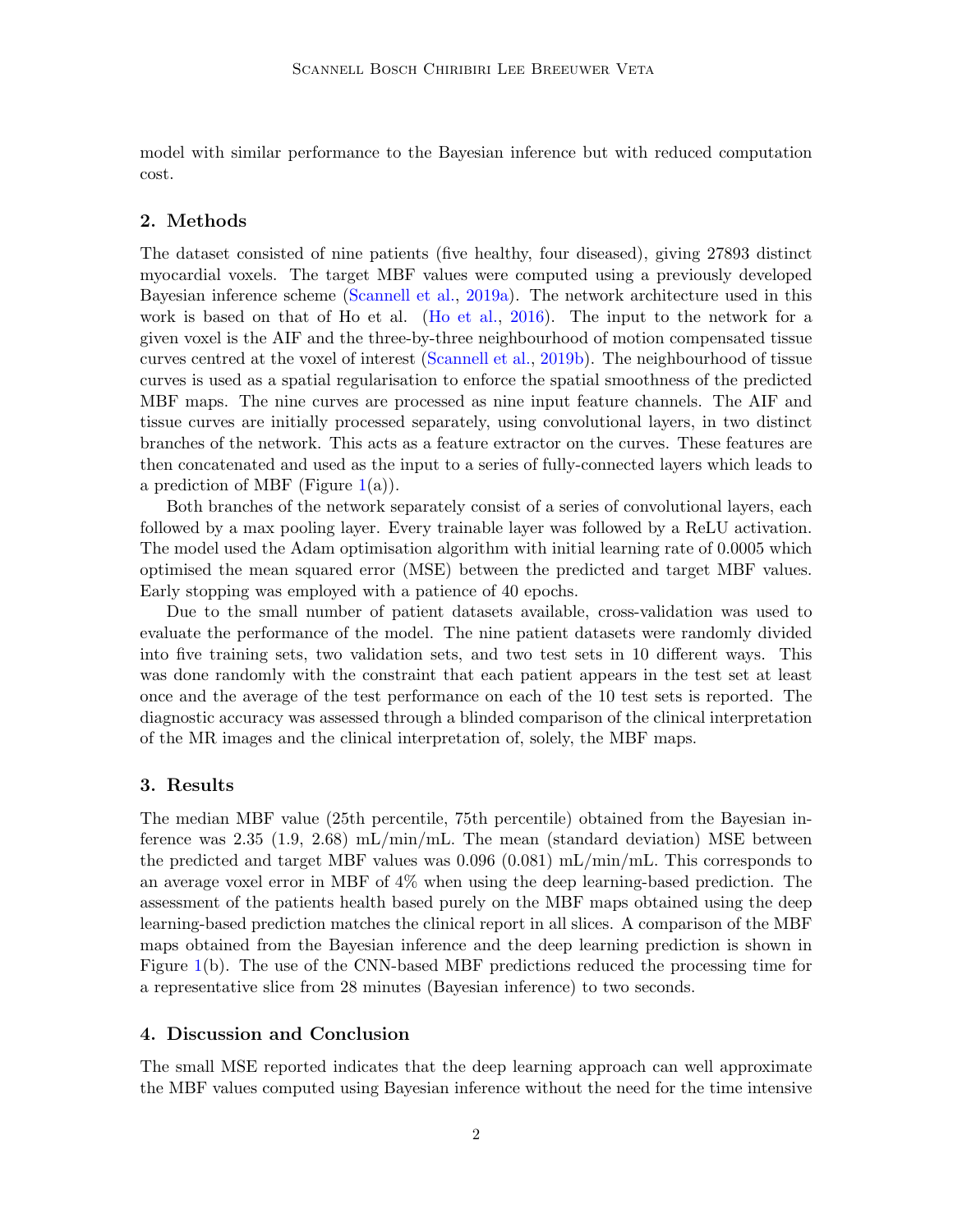

<span id="page-2-0"></span>Figure 1: (a) The architecture which consists of two distinct convolutional branches which process the AIF and myocardial curves independently. The learned features are then concatenated and passed through a series of fully-connected layers to predict the MBF. (b) A comparison of the predicted and target MBF maps for two patients, one with a clear perfusion defect (top) and one healthy (bottom).

MCMC sampling. The deep learning model can process an imaging slice in the order of seconds in contrast to the Bayesian inference which can take up to 30 minutes per slice. Crucially, the deep learning model provides a similar level of diagnostic information, as evidenced by the diagnostic accuracy. However, as seen in Figure [1\(](#page-2-0)b), the MBF maps do look, in comparison, rather simplified or smoothed. It seems that the model was unable to learn more complex features to capture the finer detail in the curves. This could potentially be improved with the use of a larger training set. It is also possible that there is excessive spatial regularisation being caused by the use of the neighbouring voxels as input to the model.

We experimented with training the model using simulated data, where the ground-truth parameter values are known, but this model was not able to generalise well to the patient data. Fine-tuning the simulation model on the patient data did not provide any advantages over training solely on the patient data. However, it may be possible to improve these results by making the simulations more realistic with respect to the patient data.

A further advantage to the deep learning approach is that there is a time delay between the AIF and tissue curves which is typically estimated as an additional model parameter. However, the CNN was trained directly on the observed curves without accounting for this delay. Due to nature of the convolutional layers, the network was able to learn an invariance to this time delay, leading to one less source of error in the estimation.